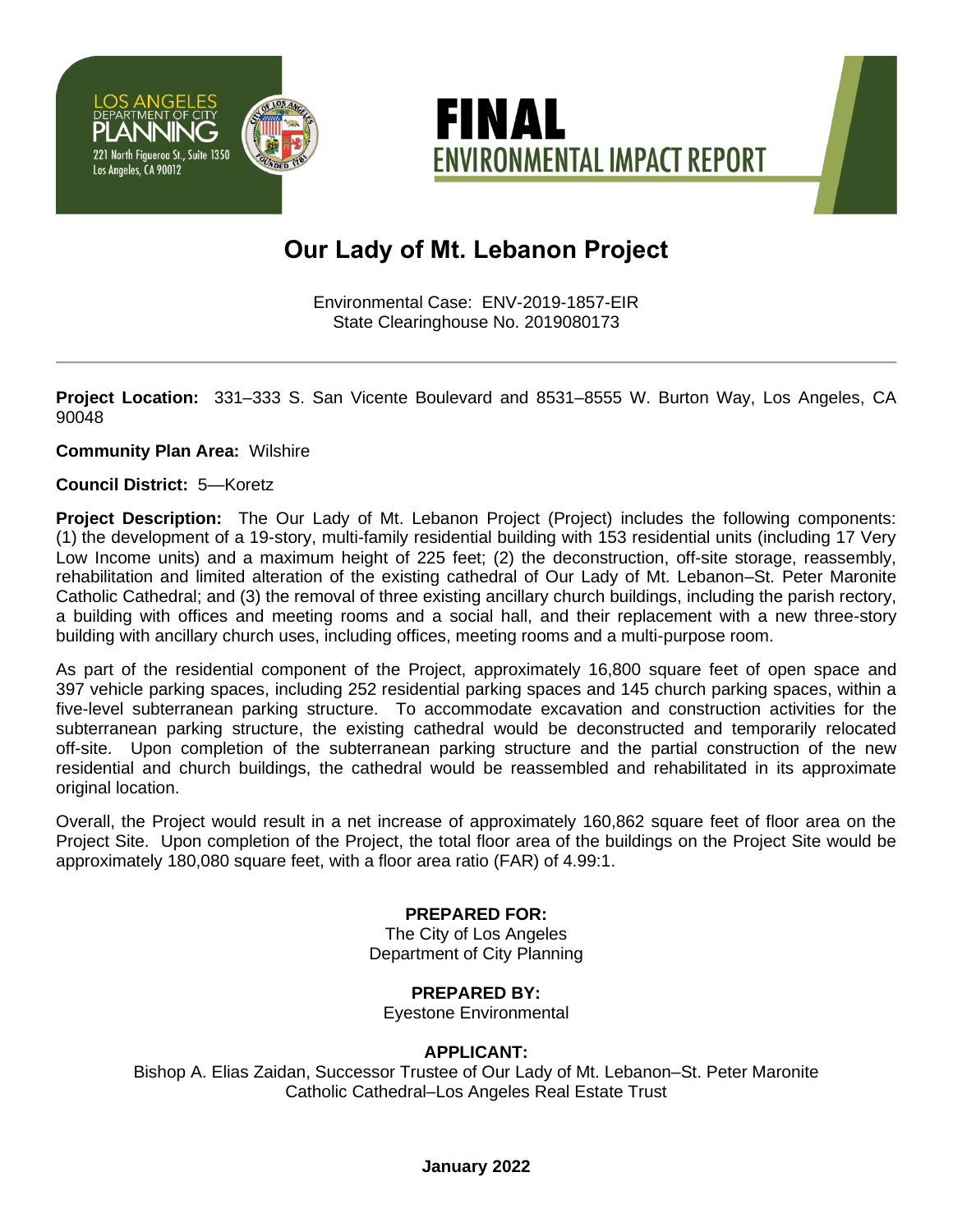| III. REVISIONS, CLARIFICATIONS, AND CORRECTIONS TO THE DRAFT |  |
|--------------------------------------------------------------|--|
|                                                              |  |
|                                                              |  |
|                                                              |  |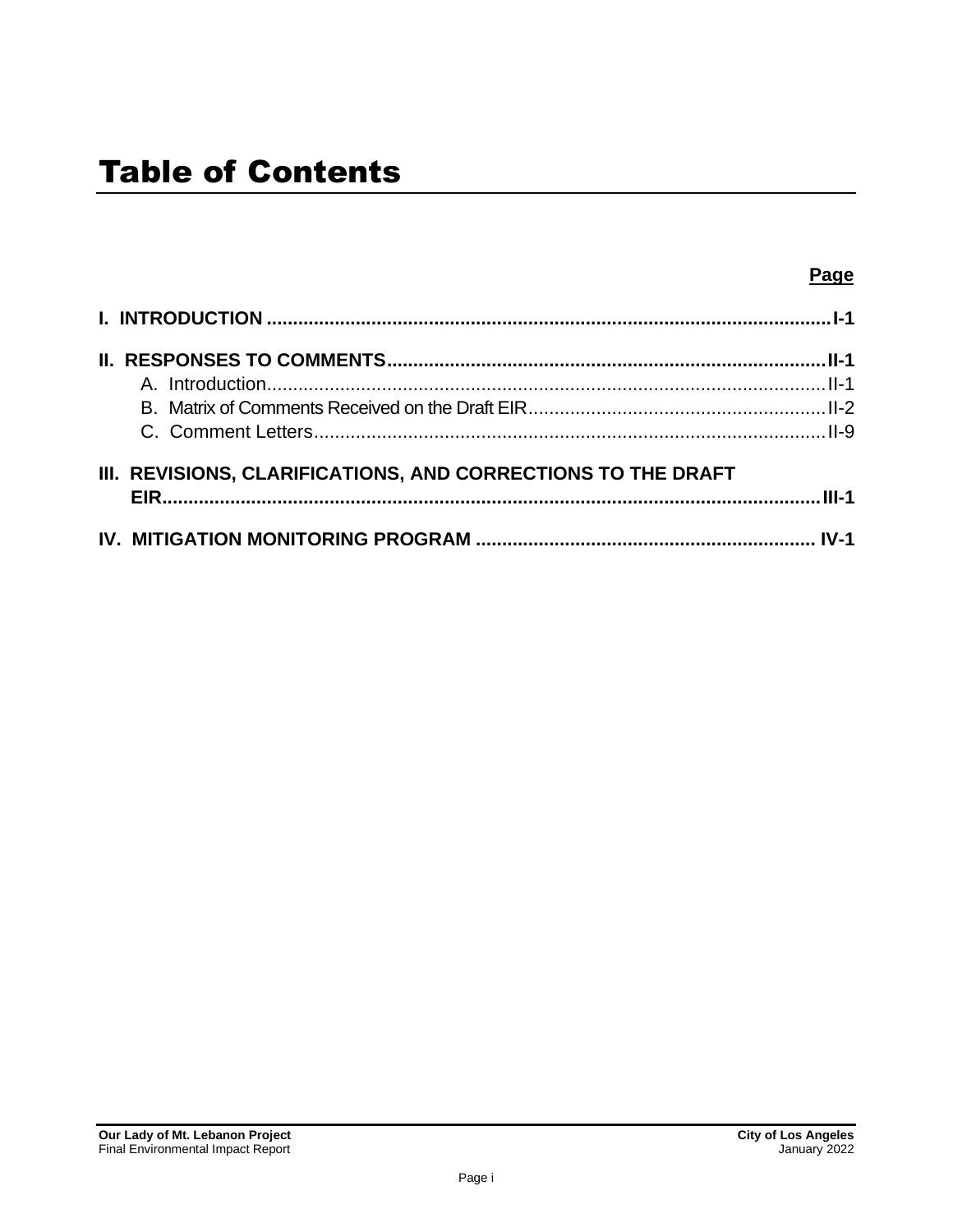- **Appendix FEIR-1 Draft EIR Comment Letters**
- **Appendix FEIR-2 Average Daily Traffic Memo**
- **Appendix FEIR-3 Existing Operational Emissions Output Files**
- **Appendix FEIR-4 Health Risk Assessment**
- **Appendix FEIR-5 M/M/s Queuing Model**
- **Appendix FEIR-6 Revised Plan Sheet A2.06**
- **Appendix FEIR-7 Supplemental Noise Analyses**
- **Appendix FEIR-8 Transportation Injury Mapping System Data**